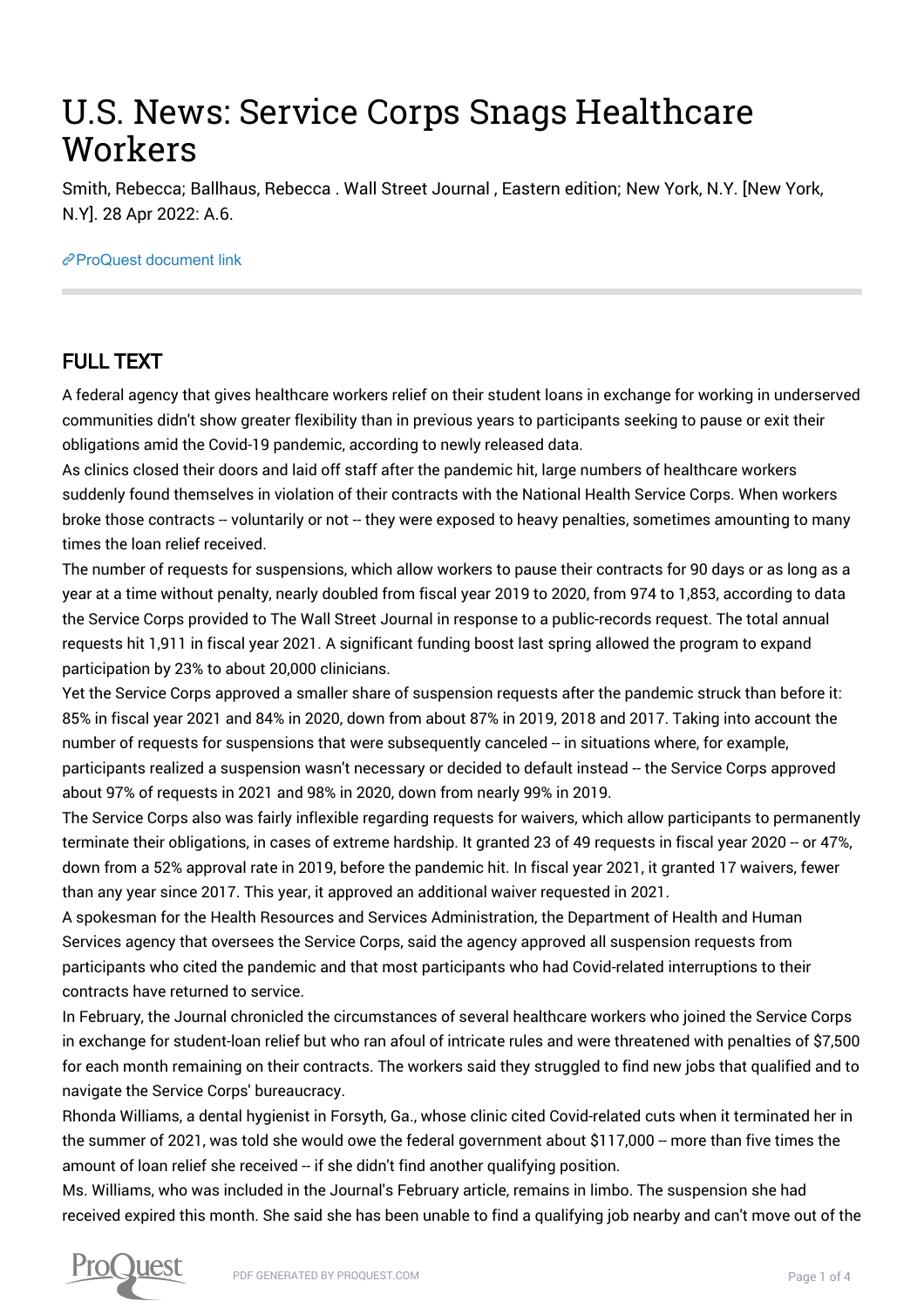state because she shares custody of a child with her former husband. She is seeking an additional contract suspension, but hasn't heard back from the Service Corps about her request.

"I just want this to be over," she said.

The Service Corps, which doesn't comment on individual cases, said it tries to accommodate program participants but has rules it needs to follow. Its priority is to see that there are enough clinicians in the program to serve the 21 million Americans who rely on them for their primary healthcare.

Dr. Laura Craig, a Chicago psychiatrist, signed up for the Service Corps in 2019 and received \$75,000 in loan relief. About 2 1/2 years into her three-year commitment, she changed jobs to better balance work with her role as a new mother.

She left a qualifying position on the South Side of Chicago and took a job, 14 blocks away, at a Department of Veterans Affairs clinic. Both facilities serve low-income patients.

With the job change, Dr. Craig fell out of compliance with her contract. In January, she received a warning that she would have to pay \$85,839, plus interest of 9.375%, unless she quickly found a qualifying job. The sum included \$67,500 in penalties for the nine months that remained on her contract, plus \$18,339 as a pro rata share of loan relief she had received.

"That's a ton of money," she said, adding that although she thought it would have been fair to pay back a share of the loan assistance with interest, she was shocked by the \$7,500-a-month penalty for time remaining on her contract. When she tried to appeal her case, she said, "I would get extremely rigid and legal responses." But then she got a lucky break.

The Service Corps decided to regard her as compliant, at least for now, because she was working at an emergency Covid-19 relief site. She is keeping her fingers crossed that the designation will continue until she completes the last few months of her contract.

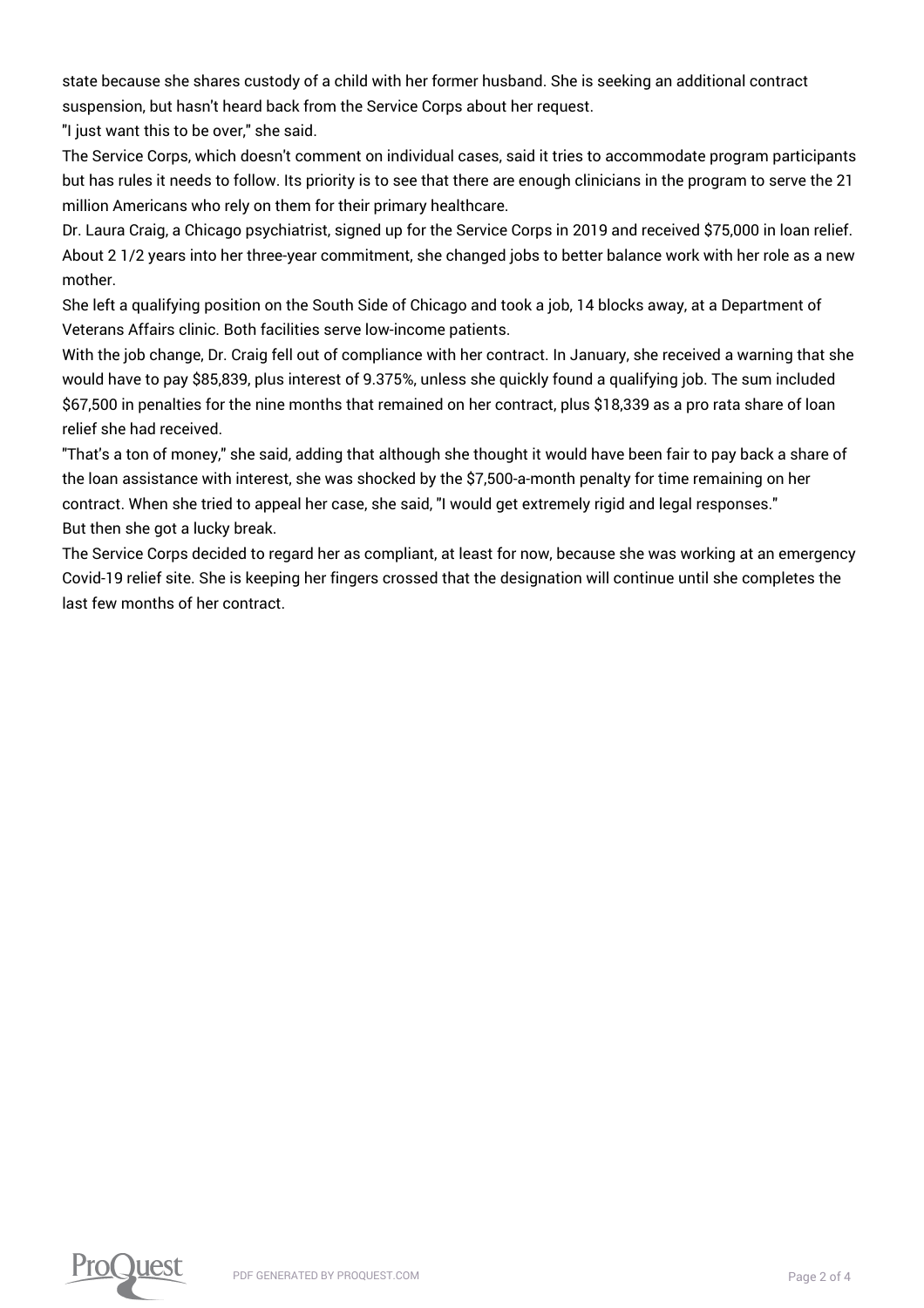

Note: For fiscal years ending Sept. 30 Source: National Health Service Corps

[Enlarge this image.](https://www.proquest.comhttps://www.proquest.com/textgraphic/2656004708/fulltextwithgraphics/302DA46A4E4148D8PQ/1/1?accountid=44910)

Credit: By Rebecca Smith and Rebecca Ballhaus

#### DETAILS

| Subject:                       | Fines & penalties; Fiscal years; Coronaviruses; Medical personnel; Pandemics;<br>COVID-19; Government contracts |
|--------------------------------|-----------------------------------------------------------------------------------------------------------------|
| <b>Business indexing term:</b> | Subject: Fiscal years                                                                                           |
| Location:                      | Chicago Illinois; United States-US                                                                              |
| <b>Company / organization:</b> | Name: National Health Service Corps; NAICS: 923120                                                              |